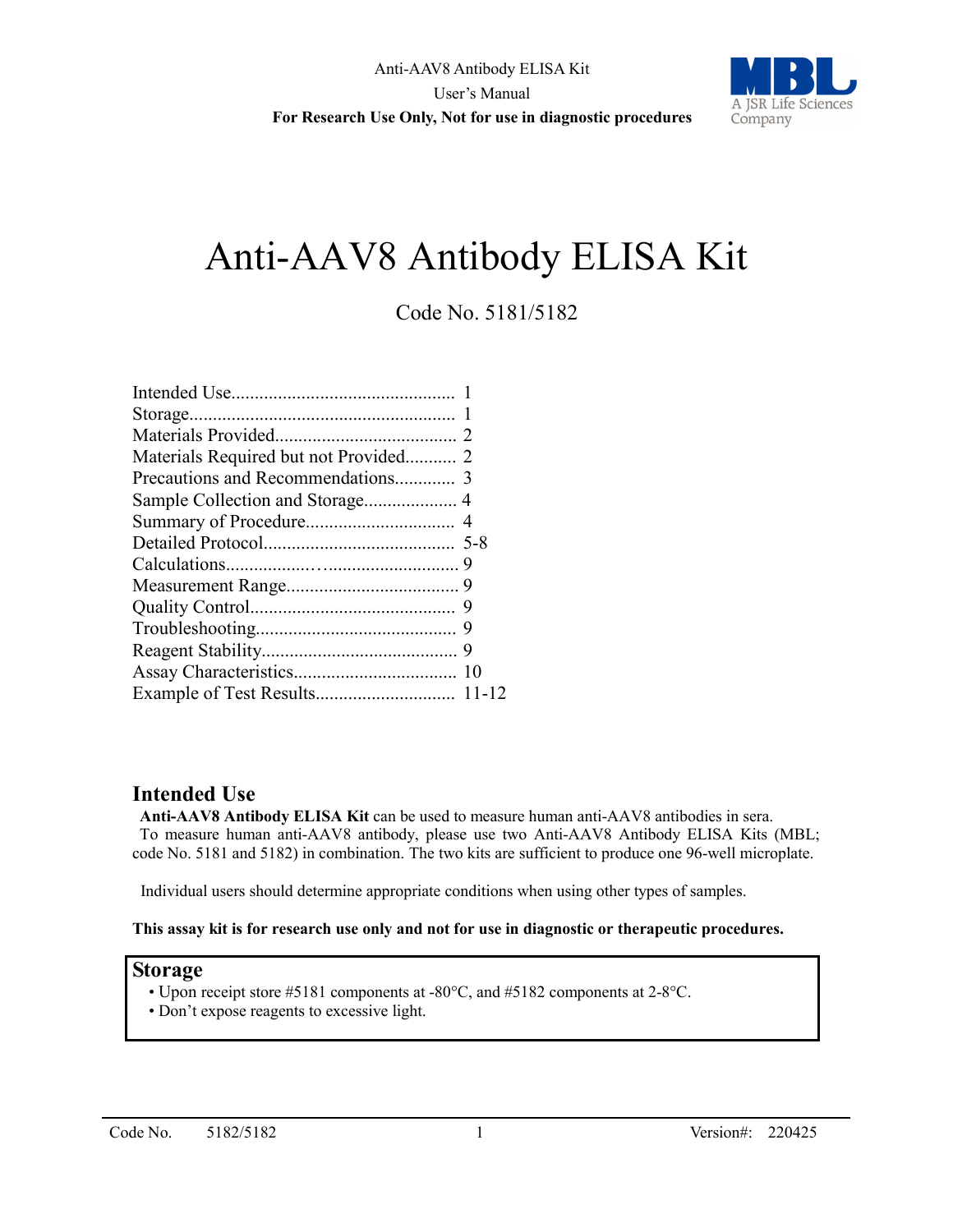#### Anti-AAV8 Antibody ELISA Kit User's Manual



# **For Research Use Only, Not for use in diagnostic procedures**

# **Materials Provided**

| <b>Code No. 5181</b><br>(store at $-80^{\circ}$ C) |                                           |                           |
|----------------------------------------------------|-------------------------------------------|---------------------------|
| Name                                               | <b>Materials</b>                          | Ouantity                  |
| AAV8 empty capsid                                  | Antigen for solid phase to the Microplate | $20 \mu L \times 1$ vial  |
| Anti-AAV8 antibody standard                        | Human anti-AAV8 antibodies                | $200 \mu L \times 1$ vial |
|                                                    |                                           |                           |

\* The components should be stored at -80°C. Avoid repeated freeze-thaw cycles.

| Name                           | Materials                                                              | Quantity                                 |
|--------------------------------|------------------------------------------------------------------------|------------------------------------------|
| Microplate                     | Microwell strips                                                       | 8-well $\times$ 12 strips                |
| Coating buffer $(5\times)$     | Buffer for coating microwells with AAV8 empty capsid<br>(5x)           | $20 \text{ mL} \times 1 \text{ bottle}$  |
| <b>Blocking buffer</b>         | Buffer for blocking microwells (Ready-to-use)                          | $25 \text{ mL} \times 1 \text{ bottle}$  |
| Sample diluent                 | Buffer for diluting samples (Ready-to-use)                             | $30 \text{ mL} \times 1 \text{ bottle}$  |
| Conjugate diluent              | Buffer for diluting HRP conjugated antibody<br>(Ready-to-use)          | $14 \text{ mL} \times 1 \text{ bottle}$  |
| <b>HRP</b> conjugated antibody | HRP conjugated anti-IgG (Human) polyclonal antibody<br>(100x)          | $150 \mu L \times 1$ vial                |
| Wash concentrate $(10x)$       | Buffer for washing microwells $(10x)$                                  | $100 \text{ mL} \times 1 \text{ bottle}$ |
| Substrate reagent              | $TMB/H2O2$ solution (Ready-to-use)                                     | $20 \text{ mL} \times 1 \text{ bottle}$  |
| <b>Stop solution</b>           | $0.5N$ H <sub>2</sub> SO <sub>4</sub> solution (0.25 M) (Ready-to-use) | $20 \text{ mL} \times 1 \text{ bottle}$  |
| <b>Plate seals</b>             | Plate seals                                                            | 3 pieces                                 |

**Code No. 5182** (store at 2-8°C)

# **Materials Required but not Provided**

- **Pipettors (single and multichannel):** 2-20 µL, 20-200 µL and 200-1,000 µL precision pipettors with disposable tips.
- **Precision repeating pipettor**
- **Plastic tubes** (1.5 mL, 15 mL etc.)
- **(Optional) Microplate washer:** Manual washing is possible but not preferable.
- **Reagent reservoirs**
- **Deionized water of the highest quality**
- **Disposable paper towels**
- **Plate reader:** capable of measuring absorbance in 96-well plates at dual wavelengths of 450 nm/620 nm. The plate can also be read at a single wavelength of 450 nm, which will give a somewhat higher reading.
- **(Optional) Software package facilitating data generation and analysis**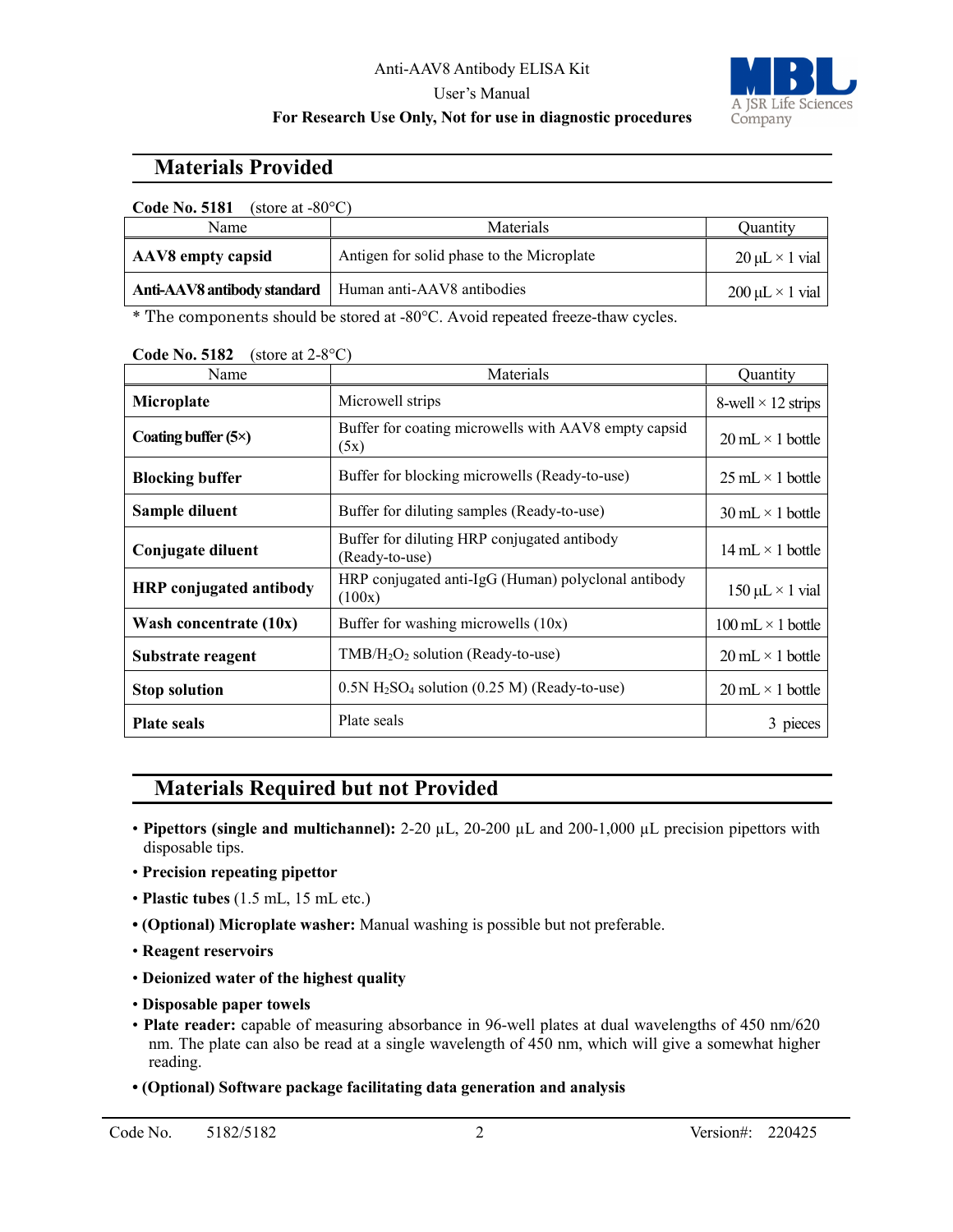#### Anti-AAV8 Antibody ELISA Kit

#### User's Manual

#### **For Research Use Only, Not for use in diagnostic procedures**



# **Precautions and Recommendations**

- All reagents need to be brought to room temperature (18-27 °C) before assay.
- Do not use kit components beyond the indicated kit expiration date.
- Do not mix reagents with different batches and kits.
- Do not mouth pipette or ingest any of the reagents.
- Fresh samples should be used. Aliquot each sample and store below -20°C if necessary. Avoid repeated freezing and thawing. Never store the samples at 4°C, as samples might be affected by storage at this temperature.
- AAV8 empty capsid is easy to adsorb on polystyrene. When handle AAV8 empty capsid, please use polypropylene tubes and tips.
- The buffers and reagents in this kit may contain preservatives. Care should be taken to avoid direct contact with these reagents. When disposing of it, flush with plenty of water and/or handle it according to the regulations of the facility.
- Dispose tetra-methylbenzidine (TMB) containing solutions in compliance with local regulations.
- Avoid contact with the acidic **Stop solution** and **Substrate reagent**, which contains hydrogen peroxide. Protect eyes and skin and handle with care. In case of contact with the **Stop solution** and the **Substrate reagent**, wash skin thoroughly with water and seek medical attention, when necessary.
- Wear gloves and eye protection when handling immunodiagnostic materials and samples of human origin, and these reagents. In case of contact with the **Stop solution** and the **Substrate reagent**, wash skin thoroughly with water and seek medical attention, when necessary.
- **Biological samples may be contaminated with infectious agents. Do not ingest, expose to open wounds or breathe aerosols. Wear protective gloves and dispose of biological samples properly.**
- **AAV8 empty capsid is a kit component subject to the regulations of the Cartagena, Law Concerning the Conservation and Sustainable Use of Biological Diversity through Regulations on the Use of Living Modified Organisms. Please handle it carefully according to the regulations of each user's facility.**
- **AAV8 empty capsid is known as non-infectious against human, but instruments used in this assay should be treated according to the regulations of each facility after the assay.**

 $(e.g.)$ 

Soak in 2% glutaraldehyde solution (final concentration) for more than one hour.

 Soak in 0.1% sodium hypochlorite solution (available chloric: approximately 1,000 ppm.) for more than one hour.

Autoclave at 121°C for more than 20 minutes.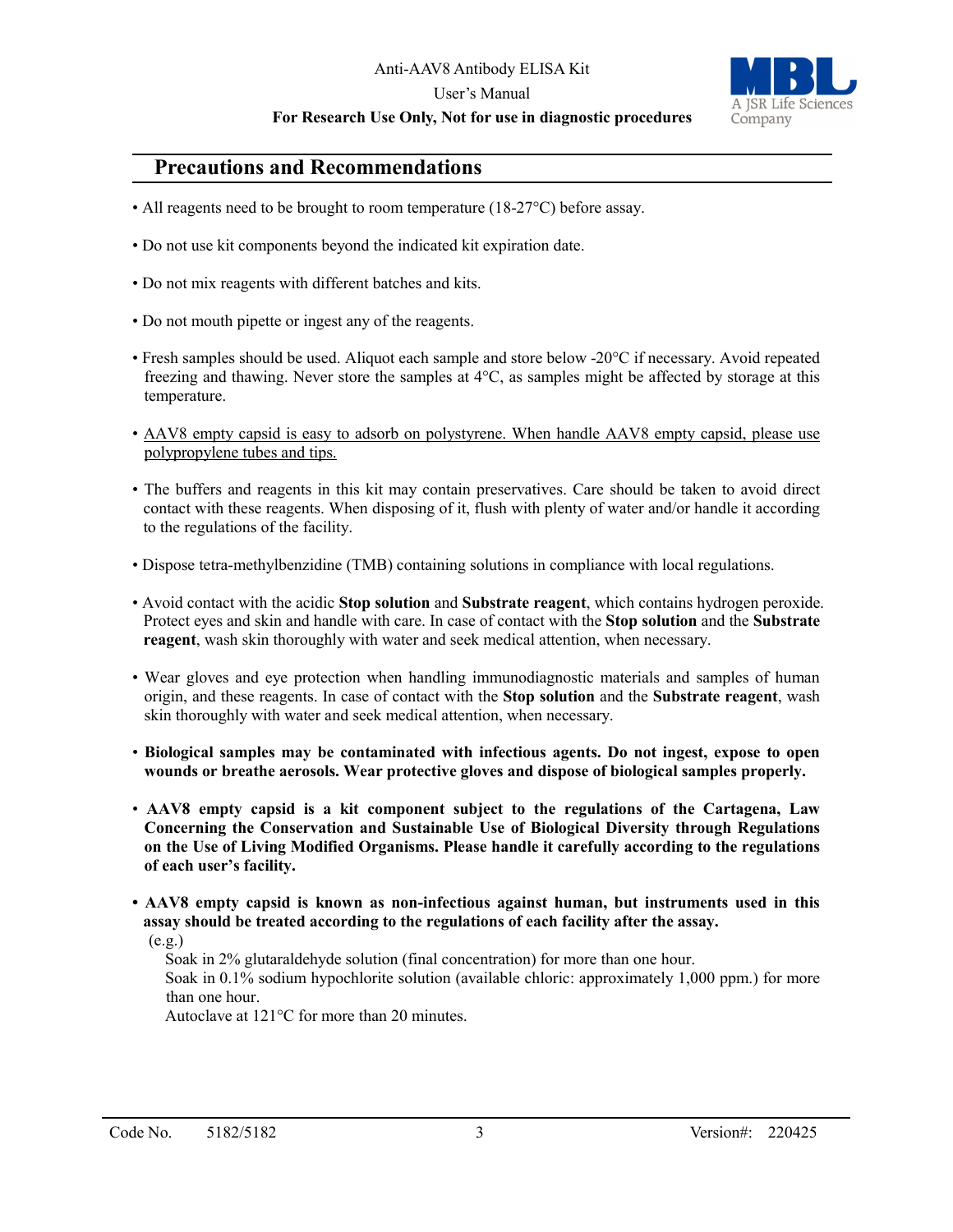**For Research Use Only, Not for use in diagnostic procedures**

# **Sample Collection and Storage**

**Serum:** Use a serum separation tube and separate the serum according to the manufacturer's manual. Fresh samples should be used. Aliquots of serum may also be stored at below -20°C for extended periods of time. Avoid repeated freeze-thaw cycles.

**Other biological samples:** MBL has not validated.

# **Summary of Procedure**

To prepare the antigen-**coated** wells: Add 100 µL of AAV8 Antigen Solution to the wells To prepare the antigen-**UNCOATED** wells: Add 100  $\mu$ L of Coating Buffer (1x) to the wells Incubate over night at 2-8°C. T Wash the wells with Coating Buffer (1x) Add 200 µL of Blocking buffer to the wells Incubate for 2 hours at room temperature (18-27°C). Add 100 µL of standards and samples to the wells T. Incubate for 2 hours at room temperature (18-27°C). Wash the wells Add 100 µL of Conjugate Solution Incubate for 1 hour at room temperature (18-27°C). Wash the wells Add 100 µL of Substrate reagent Incubate for 20 minutes at room temperature (18-27°C). Add 100 µL of Stop Solution Measure absorbance at 450 nm

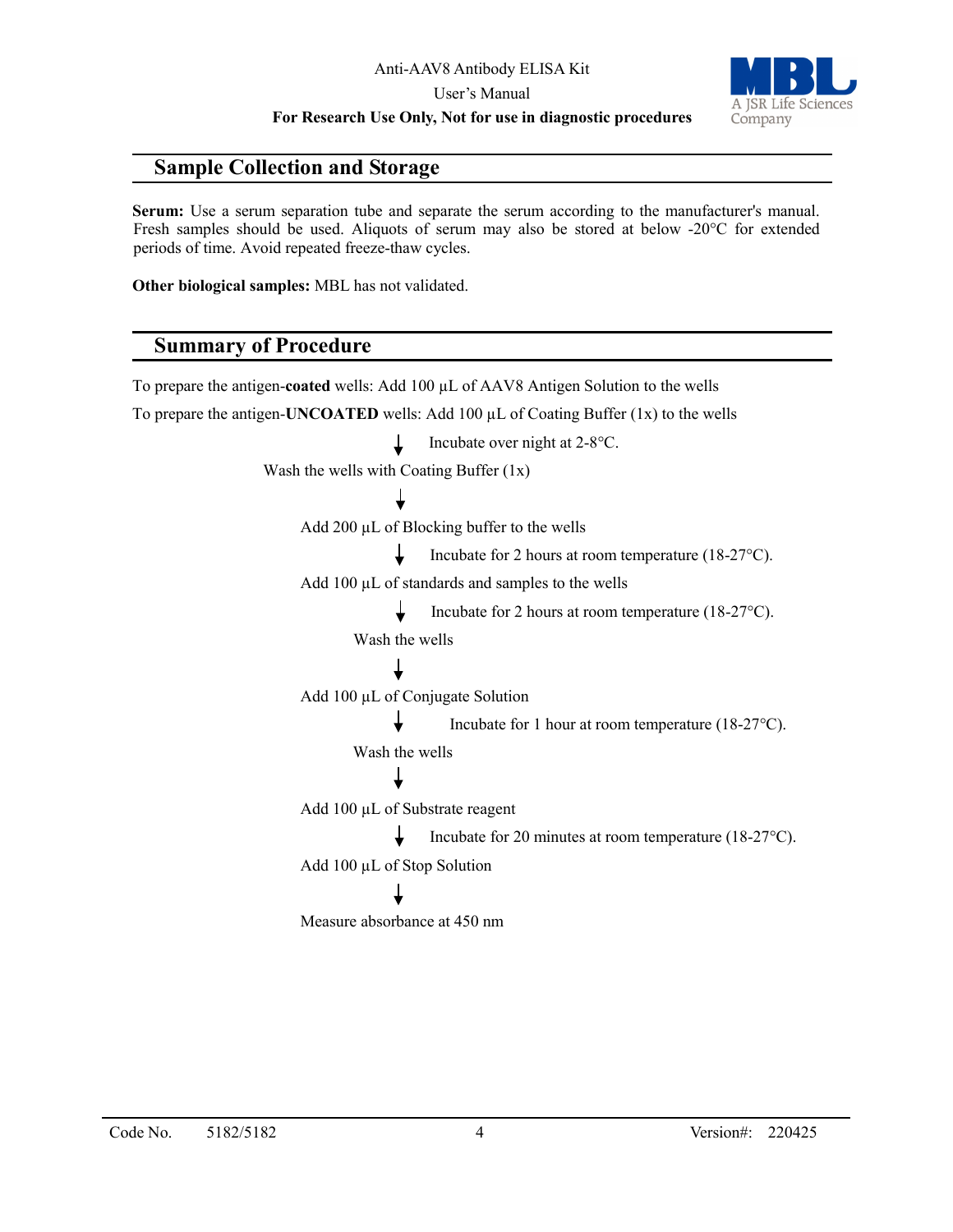

#### **For Research Use Only, Not for use in diagnostic procedures**

# **Detailed Protocol**

The **Anti-AAV8 Antibody ELISA Kit** is provided with removable strips of wells so the assay can be carried out on separate occasions using only the number of strips required for the particular determination. Since experimental conditions may vary. To measure human anti-AAV8 antibody, please use two Anti-AAV8 Antibody ELISA Kits (MBL; code No. 5181 and 5182) in combination. The two kits are sufficient to produce one 96-well microplate. All samples and the positive control should be assayed in duplicate. Disposable pipette tips and reagent troughs should be used for all liquid transfers to avoid cross-contamination of reagents or samples.

#### **<Preparation of Working Solutions>**

All reagents need to be brought to room temperature prior to the assay. **Sample diluent** should be should be overturn and mix before use.

1. Coating Buffer (1x)

Prepare "Coating Buffer (1x)" by adding 20 mL of the **Coating buffer (5x)** to 80 mL of deionized (distilled) water (dd $H_2O$ ). Mix well.

\* If storage is needed after preparation, store it at 2-8°C.

2. Wash Buffer

Prepare "Wash Buffer" by adding 100 mL of the **Wash concentrate (10x)** to 900 mL of deionized (distilled) water (dd $H_2O$ ). Mix well.

3. AAV8 Antigen Solution

The "AAV8 Antigen Solution" should be used immediately after preparation. Prepare "AAV8 Antigen Solution" by diluting **AAV8 empty capsid** with Coating Buffer (1x) according to the attached lot specific document "*Preparation of Antigen*". **AAV8 empty capsid** should be thawed at room temperature (18-27°C), and mixed gently. Do not vortex strongly.

\***AAV8 empty capsid** is easy to adsorb on polystyrene. When handle **AAV8 empty capsid**, please use polypropylene tubes and tips.

4. Anti-AAV8 Antibody Standard Solution (Master Standard)

Prepare "Anti-AAV8 Antibody Standard Solution" by diluting **Anti-AAV8 antibody standard, 1:24** with **Sample diluent** by gently mixing (*e. g.,* add 40 µL of **Anti-AAV8 antibody standard** to 960 µL of **Sample diluent**). After thawed **Anti-AAV8 antibody standard**, dispense it in small aliquots (*e.g.* 50 µL) to plastic micro-centrifuge tubes and store below -80°C to avoid non-specific adsorption to glass surface and multiple freeze-thaw cycles.

The prepared Anti-AAV8 Antibody Standard Solution is referred to as the Master Standard.

- \* Sample diluent should be overturn and mix before use.
- Prepare Standard dilution series as follows:

Use the Master Standard to produce a dilution series (below). Mix each tube thoroughly before the next transfer. The Master Standard (Std.1) serves as the highest standard.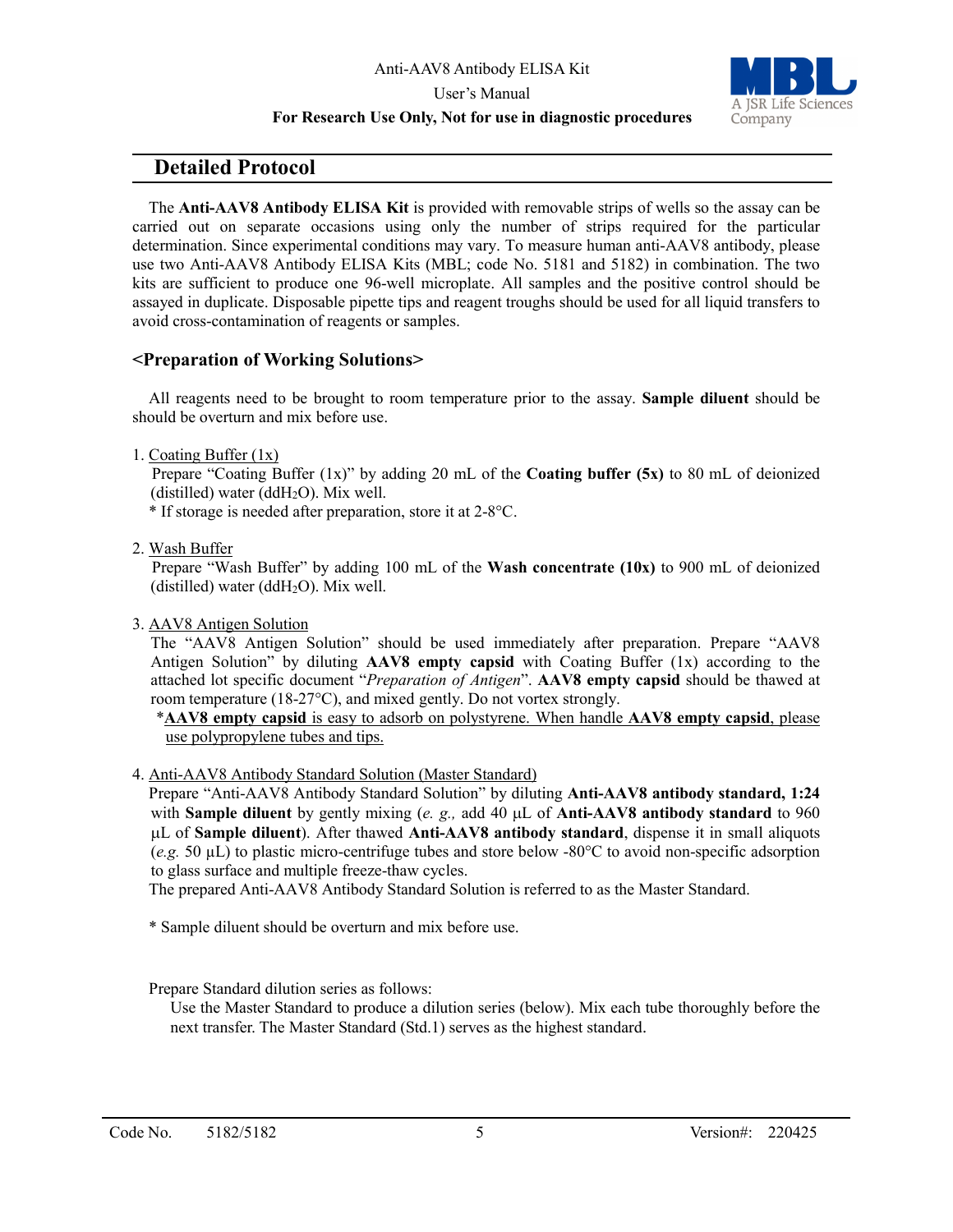### Anti-AAV8 Antibody ELISA Kit User's Manual **For Research Use Only, Not for use in diagnostic procedures**



|        | Volume of Standard          | Sample diluent | Dilution ratio     |
|--------|-----------------------------|----------------|--------------------|
| Std. 1 | 1,000 µL of Master Standard | $0 \mu L$      | $x25(100$ U/mL)    |
| Std. 2 | 500 µL of Std. 1            | $500 \mu L$    | $x50(50$ U/mL)     |
| Std. 3 | $500 \mu L$ of Std. 2       | $500 \mu L$    | $x100(25$ U/mL)    |
| Std. 4 | 500 µL of Std. 3            | $500 \mu L$    | $x200$ (12.5 U/mL) |
| Std. 5 | 500 µL of Std. 4            | $500 \mu L$    | $x400$ (6.25 U/mL) |
| Std. 6 | 500 µL of Std. 5            | $500 \mu L$    | x800 (3.125 U/mL)  |

**Note:** Do not use a Repeating pipette. Change tips for every dilution. Wet tip with Sample diluent before dispensing. The Sample diluent serves as the Blank.

#### 5. Conjugate Solution

Prepare "Conjugate Solution" by diluting **HRP conjugated antibody, 1:99** with **Conjugate diluent**. Prepare only a sufficient amount of the Conjugate Solution just before use (*e. g.,* add 100 µL of **HRP conjugated antibody** to 9.9 mL of **Conjugate diluent**).

6. Other reagents are ready-to-use.

#### **<Preparation of samples>**

Serum samples may require a 50-fold dilution with **Sample diluent**. Samples require the proper dilution ratio if necessary. (*e. g.,* add 10 µL of each sample to 490 µL of **Sample diluent**)

\* Sample diluent should be overturn and mix before use.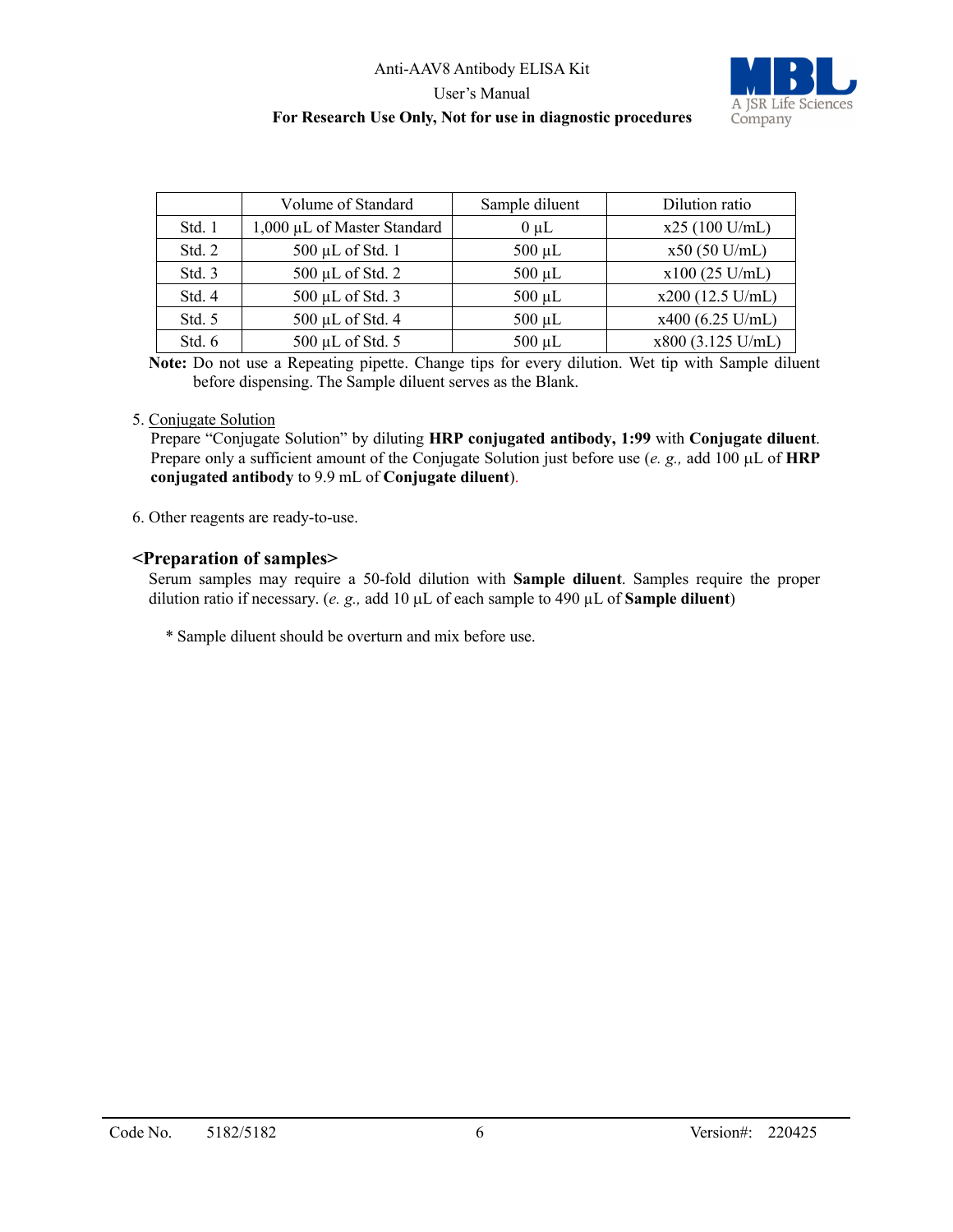### Anti-AAV8 Antibody ELISA Kit User's Manual



#### **For Research Use Only, Not for use in diagnostic procedures**

### **<Assay Procedure>**

#### Coating

**\*Please note that both antigen-coated wells and antigen-UNCOATED wells should be prepared for the assay.**

- 1. To prepare the antigen-coated wells, pipette **100 µL** of AAV8 Antigen Solution to the wells of **Microplate** with a multichannel pipet.
- 2. To prepare the antigen-UNCOATED wells, pipette **100 µL** of Coating buffer (1x) to the wells of **Microplate** with a multichannel pipet.
- 3. Incubate the plate over night at  $2 \times 8^{\circ}$ C. Please be careful not to evaporate the solution in the wells.
- 4. Discard the solution in the wells, and wash the plate 2-times by filling each well with Coating Buffer  $(1x)$  (200  $\mu$ L) using a multi-channel pipette. Tap the plate on a paper towel to remove any remaining solution.

\*Wash as quickly as possible, NOT let wells dry up.

An example of using Microwell strips;

| wells        | Antigen-coated Antigen-UNCOATED | wells          |                |                |                |                |                |                 |                 |                 |            |
|--------------|---------------------------------|----------------|----------------|----------------|----------------|----------------|----------------|-----------------|-----------------|-----------------|------------|
|              |                                 |                |                |                |                |                |                |                 |                 |                 |            |
| Std.1        | Std.1                           | Std.1          | Std.1          | S2             | S <sub>2</sub> | S <sub>2</sub> | S <sub>2</sub> | S10             | S10             | S10             | <b>S10</b> |
| Std.2        | Std.2                           | Std.2          | Std.2          | S3             | S3             | S <sub>3</sub> | S <sub>3</sub> | S11             | S11             | <b>S11</b>      | S11        |
| Std.3        | Std.3                           | Std.3          | Std.3          | S <sub>4</sub> | <b>S4</b>      | <b>S4</b>      | <b>S4</b>      | S <sub>12</sub> | S12             | S12             | S12        |
| Std.4        | Std.4                           | Std.4          | Std.4          | S5             | S5             | S <sub>5</sub> | S <sub>5</sub> | S <sub>13</sub> | S13             | S13             | S13        |
| Std.5        | Std.5                           | Std.5          | Std.5          | S6             | S6             | S <sub>6</sub> | S6             | S <sub>14</sub> | S <sub>14</sub> | S14             | S14        |
| Std.6        | Std.6                           | Std.6          | Std.6          | S7             | S7             | S7             | S7             | S15             | S <sub>15</sub> | S <sub>15</sub> | S15        |
| <b>Blank</b> | <b>Blank</b>                    | <b>Blank</b>   | <b>Blank</b>   | S8             | S8             | S8             | S8             | S <sub>16</sub> | S16             | S16             | S16        |
| S1           | S1                              | S <sub>1</sub> | S <sub>1</sub> | S9             | S9             | S <sub>9</sub> | S <sub>9</sub> | S17             | S17             | S17             | S17        |

### Blocking

5. Pipette **200 µL** of **Blocking buffer** to the wells with a multichannel pipet.

6. Incubate the plate for 2 hours at room temperature (18-27°C).

7. Discard the solution in the wells, and tap the plate on a paper towel to remove any remaining solution.

#### 1<sup>st</sup> Reaction

8. Pipette **100 µL** of prepared Standards and diluted samples to the wells, both antigen-coated wells and antigen-UNCOATED wells respectively.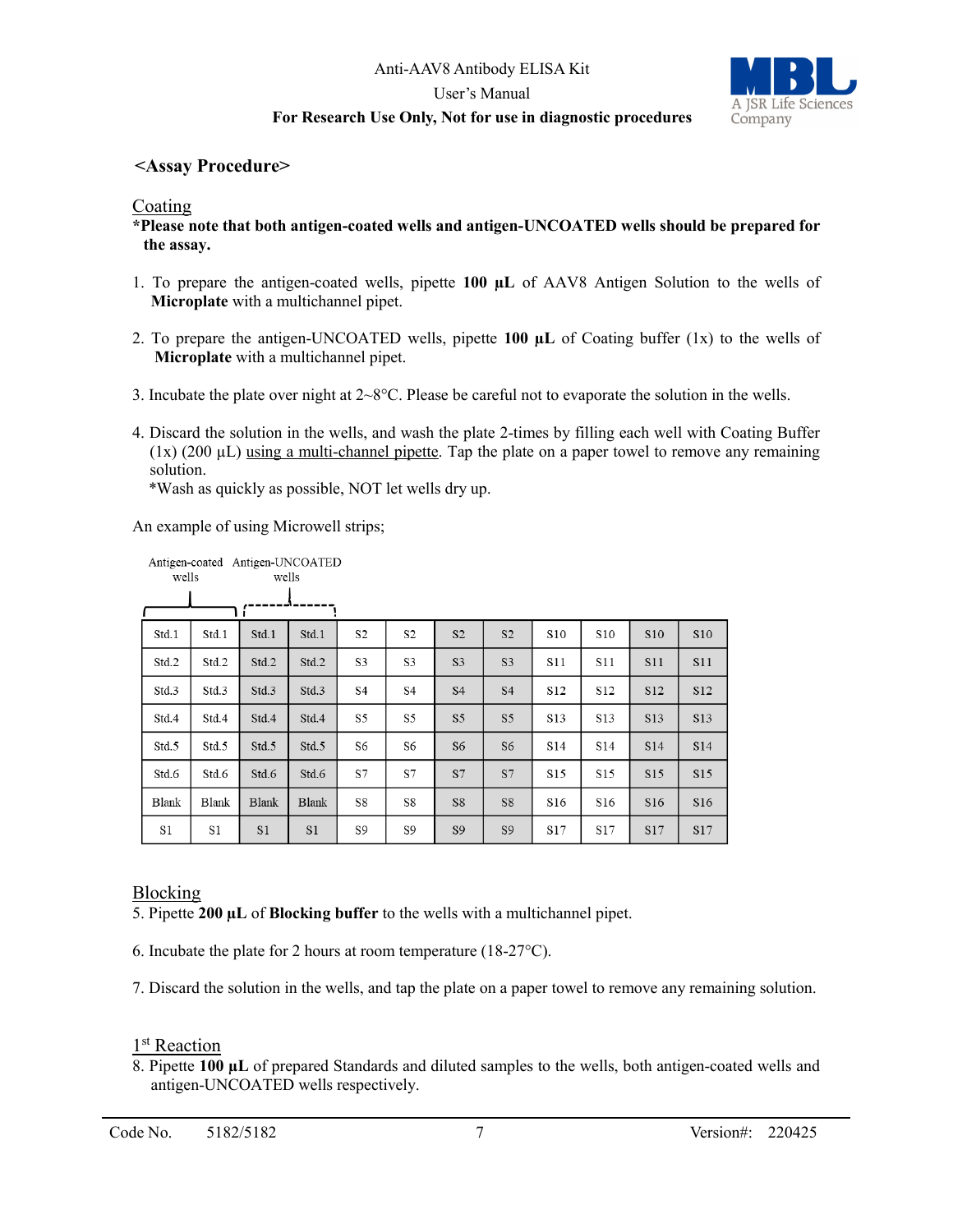# Anti-AAV8 Antibody ELISA Kit

User's Manual

### **For Research Use Only, Not for use in diagnostic procedures**



9. Incubate the plate for 2 hours at room temperature (18-27°C).

#### Washing

10. Discard the solution in the wells.

- 11. Wash the plate 4-times by filling each well with Wash Buffer using a squirt bottle, multi-channel pipette, manifold dispenser or microplate washer. Tap the plate on a paper towel to remove any remaining solution.
	- \* When using an auto-washer, appropriate washing times may vary depending on the instruments.

#### 2<sup>nd</sup> Reaction

12. Pipette **100 µL** of Conjugate Solution to the wells with a multichannel pipet.

13. Incubate the plate for 1 hour at room temperature (18-27°C).

#### Washing

14. Discard the solution in the wells.

15. Wash the plate 4-times as in step 11.

#### Enzyme Reaction

16. Pipette **100 µL** of **Substrate reagent** to the wells with a multichannel pipet.

17. Incubate the plate for 20 minutes at room temperature (18-27°C).

#### Reading

18. Pipette **100 µL** of **Stop solution** to the wells with a multichannel pipet.

- 19. Measure absorbance in each well using a spectrophotometric microplate reader at dual wavelengths of 450/620 nm. The primary wavelength is 450 nm, and the reference wavelength is 620 nm. Read the microplate at 450 nm if only a single wavelength can be used. Wells must be read within 30 minutes of adding the Stop solution.
	- **Note-1:** Each solution and reagent should be used at room temperature (18-27°C).
	- **Note-2:** Use new disposable tips, reservoirs and paper towels at each step to avoid contamination.
- **Note-3:** Once the solution has been poured into the reservoir, never return it to the bottle.
- **Note-4:** Complete removal of liquid at each step is essential to good performance.
- **Note-5:** Ensure that the back of the plate is clean and dry, and that no air bubbles are present on the surface of the liquid in the wells before reading.
- **Note-6:** The incubation time for color development may vary depending on the environment such as temperature. It can be adjusted according to the coloring intensity.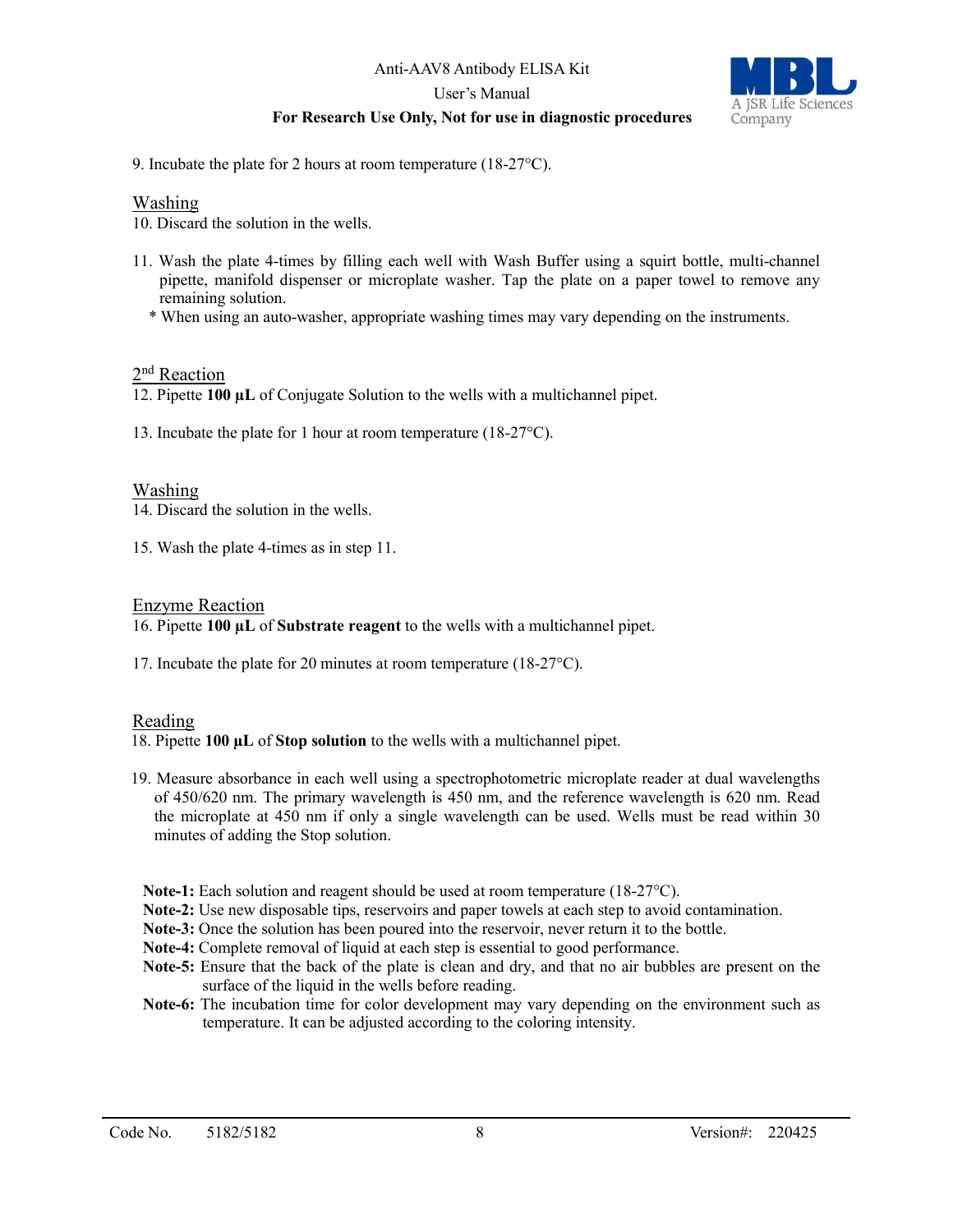#### **For Research Use Only, Not for use in diagnostic procedures**



#### **Calculations**

Anti-AAV8 antibody concentration in each sample can be calculated using a 4-parameter logistic regression equation.

- 1) Calculate SPEC O.D. for each well (O.D. value of antigen-coated wells) – (O.D. value of antigen-UNCOATED wells) = SPEC O.D.
- 2) Plot the SPEC O.D. values average of the duplicate measurements for each standard except Blank wells (Y) versus the known concentration (X) of each standard, and draw the best fitted curve. Most microtiter plate readers perform automatic calculations of analyte concentration. At the point of intersection, extend a vertical line to the x-axis and read the corresponding concentration (U/mL).

#### **Measurement Range**

The measurement range is 3.1 U/mL to 100 U/mL. Any sample reading higher than the highest standard should be diluted with Sample diluent in higher dilution and re-assayed. Dilution factors need to be taken into consideration in calculating the concentration of the sample.

# **Quality Control**

To assure the validity of the results, each assay must include both Blank and the highest standard. The net O.D. values (450 nm) of these controls must fall within the ranges listed as below. If O.D. values do not meet the requirements, the assay is invalid and should re-assay.

O.D. values of Blank ≤ 0.09 SPEC O.D. values of the highest standard (Std. 1)  $\geq$  1.0

# **Troubleshooting**

- 1. All samples and Blank should be assayed in duplicate, using the protocol described in the **Detailed Protocol**. Incubation times or temperatures is significantly different from those specified may give erroneous results.
- 2. Do not dry the plate as it can adversely affect the assay results. Immediately add each solution step by step.

### **Reagent Stability**

#5181 components must be stored at -80°C, and #5182 components must be stored at 2-8°C. Reagents should not be used beyond the stated expiration date.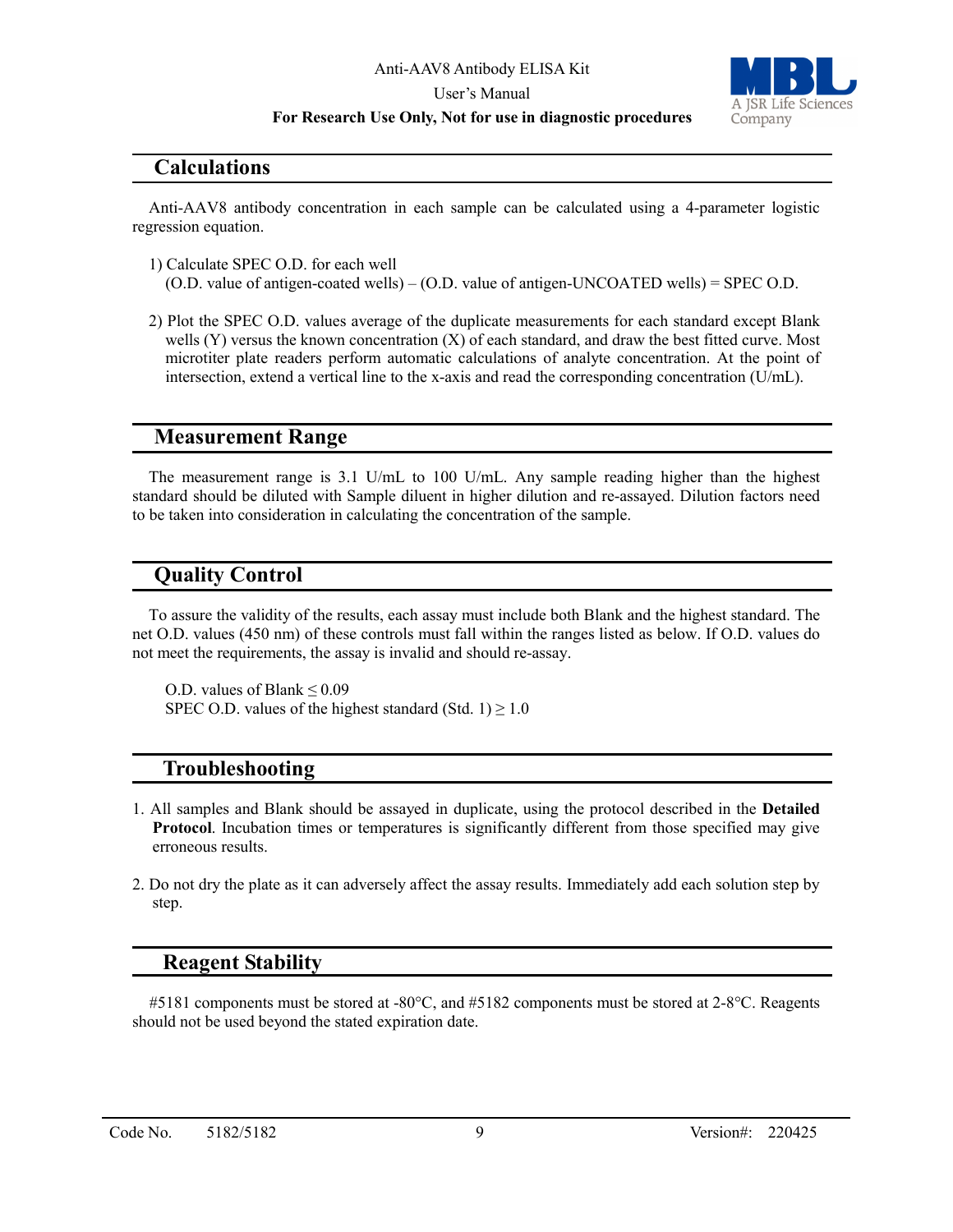#### **For Research Use Only, Not for use in diagnostic procedures**



# **Assay Characteristics**

#### **1. Precision**

Intra-assay Precision (Precision within an assay)

Samples known their concentration were tested in septuplicate on one plate to assess intra-assay precision.

• Intra-assay (Within-Run, n=6)

|       | Sample 1 | Sample 2 | Sample 3 |
|-------|----------|----------|----------|
|       | 62.6     | 31.1     | 16.8     |
| 2     | 56.6     | 33.4     | 15.3     |
| 3     | 70.5     | 35.6     | 15.1     |
| 4     | 56.0     | 29.2     | 15.5     |
| 5     | 52.3     | 34.8     | 16.7     |
|       | 67.1     | 32.0     | 17.3     |
| Max.  | 70.5     | 35.6     | 17.3     |
| Min.  | 52.3     | 29.2     | 15.1     |
| Mean  | 60.9     | 32.7     | 16.1     |
| SD    | 7.1      | 2.4      | 0.9      |
| CV(%) | 11.6     | 7.3      | 5.7      |

#### Inter-assay Precision (Precision between assays)

Three septuplicate-measurements were performed to assess inter-assay precision. The samples known their concentration were used.

• Inter-assay (Run-to-Run, n=3)

|      | Sample 1 | Sample 2 | Sample 3 |
|------|----------|----------|----------|
|      | 67.8     | 36.8     | 19.0     |
|      | 68.7     | 38.4     | 16.8     |
|      | 60.9     | 32.7     | 16.1     |
| Mean | 65.8     | 36.0     | 17.3     |
| SD   |          |          |          |
|      |          |          |          |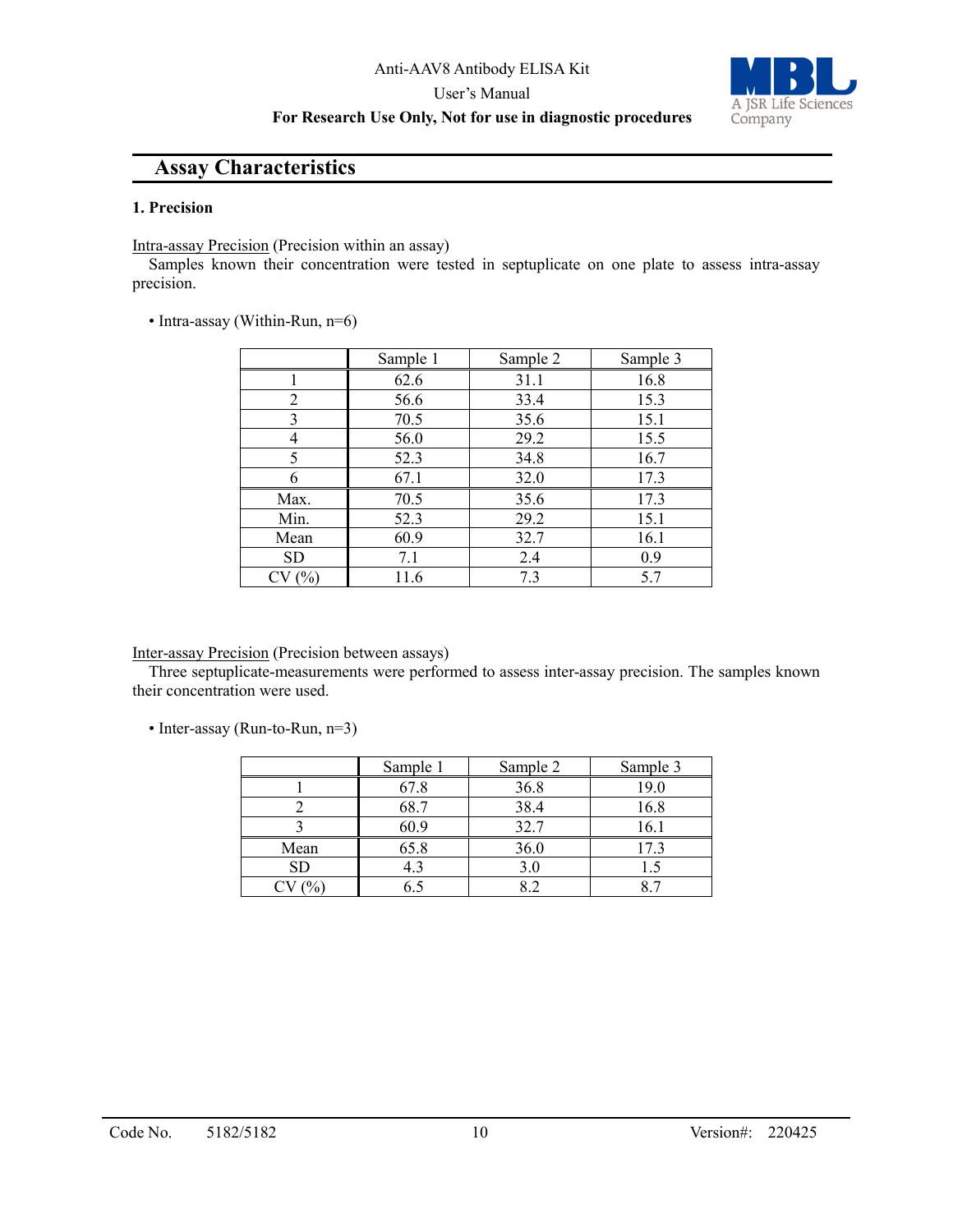

# **Examples of Test Results**



Fig.1 Anti-AAV8 antibodies calibration curve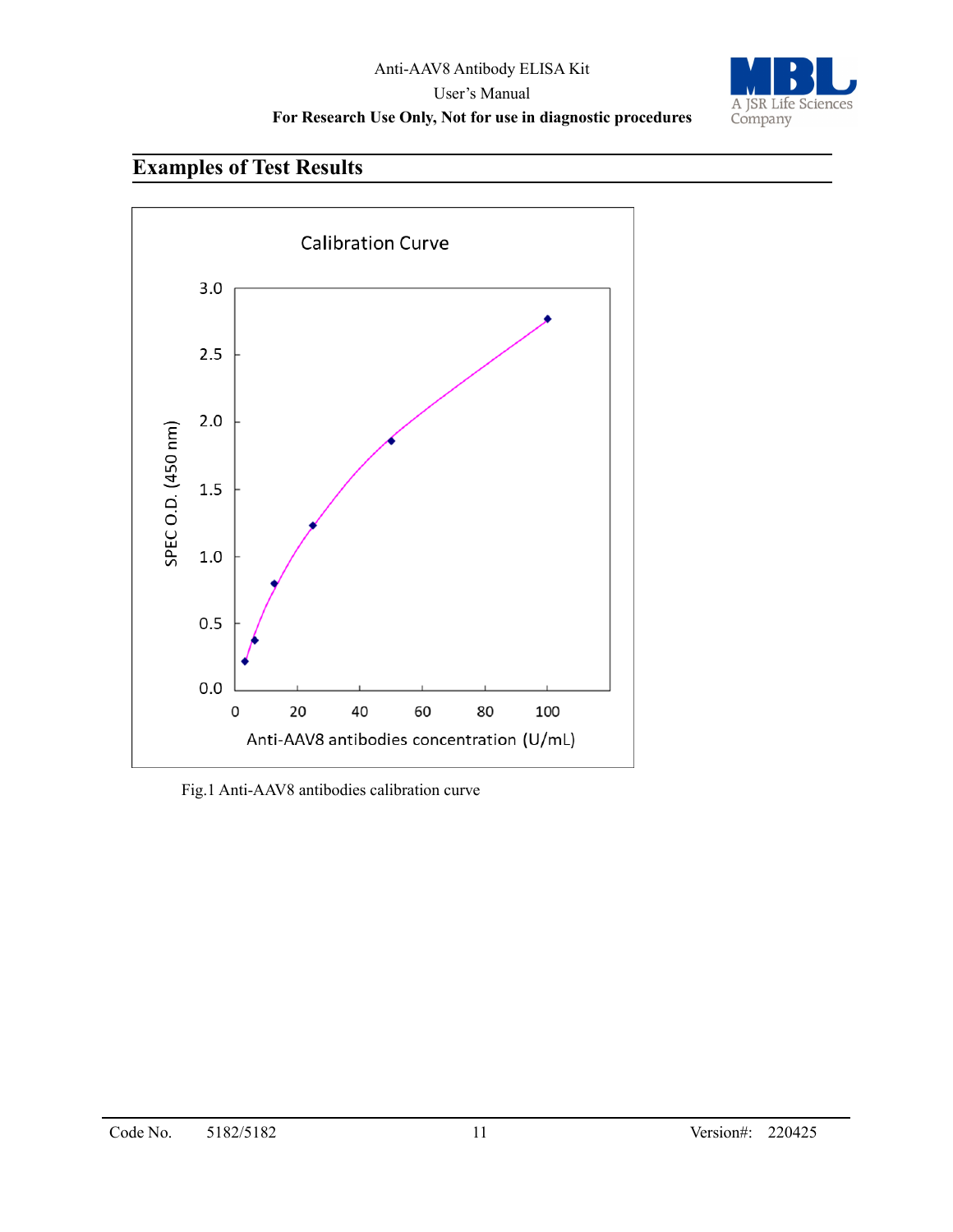# Anti-AAV8 Antibody ELISA Kit User's Manual **For Research Use Only, Not for use in diagnostic procedures**



#### Fig.2 The Anti-AAV8 antibody concentration in sera derived from healthy adult volunteers (n=18). These samples were diluted (1:49) with Sample diluent.

- a) A figure showing distribution of measured values of 18 samples.
- b) An enlarged figure of the plot of samples less than 20 U/mL of anti-AAV8 antibodies. (11 out of 18 samples)

#### **MANUFACTURED BY**

A JSR Life Sciences Company **MEDICAL & BIOLOGICAL LABORATORIES CO., LTD. URL: https://ruo.mbl.co.jp E-mail: support@mbl.co.jp**

A JSR Life Sciences

Company